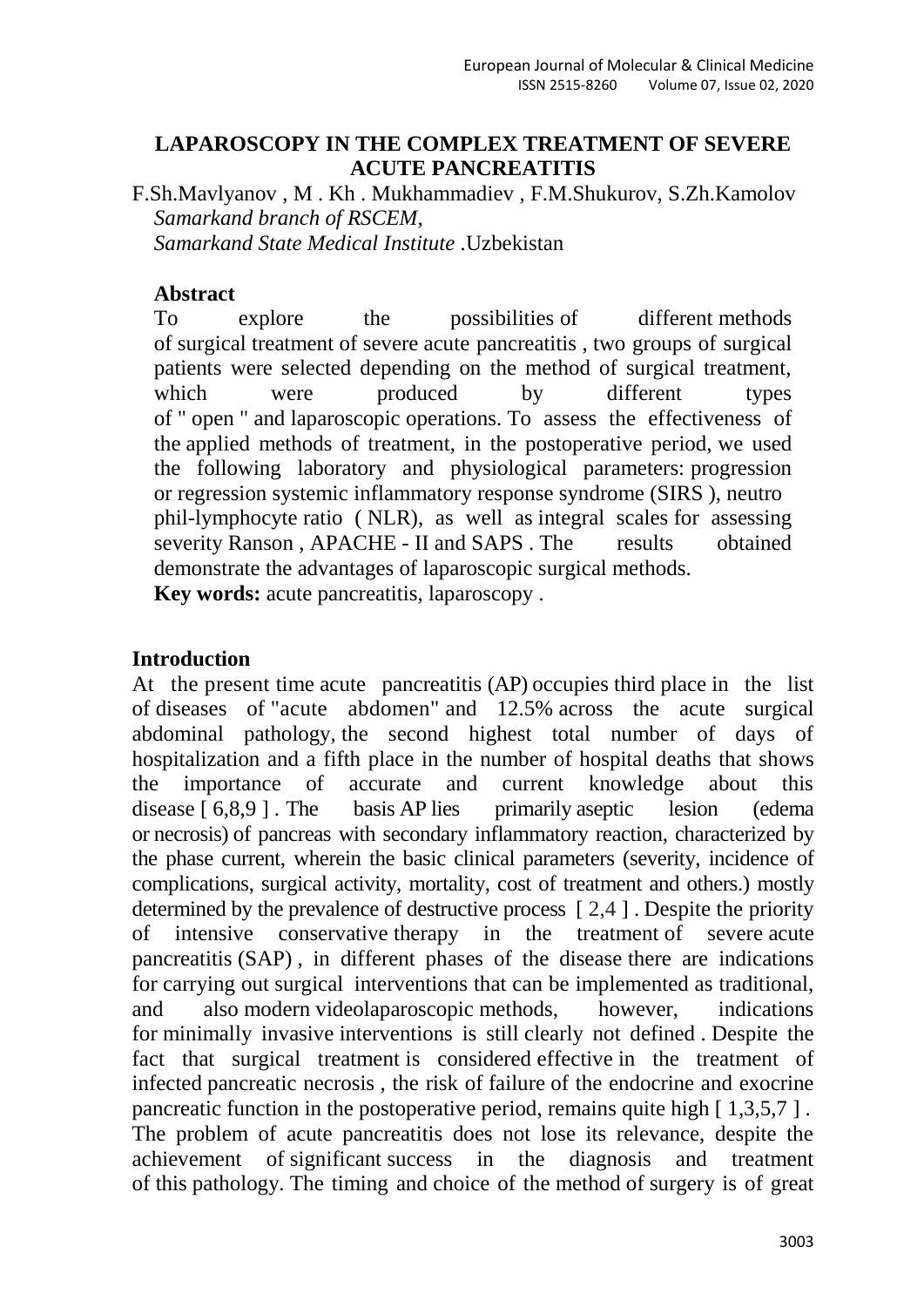importance for reducing the number and prevention of complications of acute pancreatitis.

**The purpose of the study:** to carry out analysis of the efficiency of application of various methods of surgeries in complex treatment of severe acute pancreatitis.

**Materials and Methods:** Were analized surgical treatment of 74 patients with severe acute pancreatitis in the period from 2015 to 2020 years, who were on the stationary treatment in the department of emergency surgery №1 and №2 of the Samarkand branch RSCEM. To explore the possibilities of the use of the laparoscopic technique and treatment of severe acute pancreatitis , depending on the method of conducting surgical intervention, two groups of surgical patients were selected: basic and control. The main group consisted of 36 patients with severe acute pancreatitis, in the course of treatment that used endovideosurgical surgery . The structure of the control group consisted of 38 patients with severe acute pancreatitis, which performs various types of "open" surgery. A diagnosis of severe acute pancreatitis was based on the study and examination of the case history, clinical symptoms, as well as laboratory data and instrumental methods of diagnosis. Laboratory methods for diagnosis of severe acute pancreatitis included: index of hemoglobin, hematocrite, number of erythrocytes, leukocytes and platelets of peripheral blood, glucose and diastasis and blood creatinine, urea and residual nitrogen of blood serum.

To compare the clinical efficacy of " open " and laparoscopic methods of surgical treatment of severe acute pancreatitis, in the study and control groups in the postoperative period, we used the following laboratoryphysiological parameters: progression or regression of systemic inflammatory response syndrome (SIRS-

systemic inflammatory response syndrome ), neutrophil-lymphocyte ratio ( NLR - neutrophil - lymphocyte ratio ), as well as integral scale evaluation of the severity of the patient: Ranson , APACHE - II and SAPS . We analyzed the outcome of the disease, the length of stay in the surgical intensive care unit after surgery, the duration of treatment in the postoperative period, the nature and frequency of complications. Statistical processing of the results was carried out using traditional reliability criteria (Student's criterion, correlation coefficient and reliability criterion).

**Research results and discussion.** Conservative therapy of acute pancreatitis included pain relief, infusion therapy (mainly crystalloids, reference point 7-10 ml /kg/h), blockade of the secretory function of the pancreas, inhibition of biologically active substances, suppression of gastric secretion, antibiotic therapy, antispasmodics , anticoagulants, as well as the correction of metabolic disorders. Patients of the control group ( n 38 -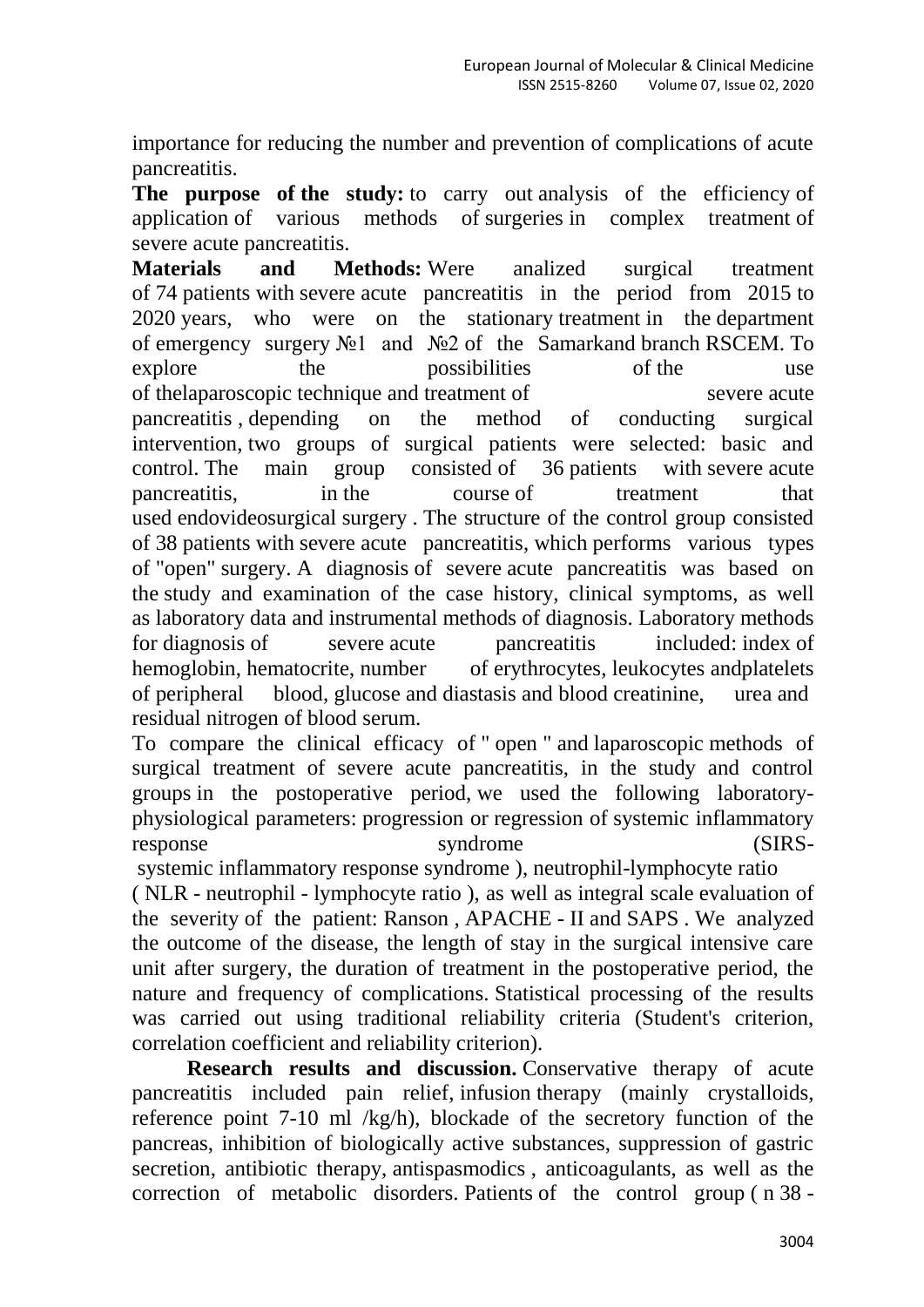51.4% ) were made " open " surgery with laparotomy: necrosectomy, drainage packing of bag, opening and drainage of abscesses (or phlegmon) of retroperitoneal tissue, cholecystectomy with draining of choledoch or cholecy sto-stomy, sanitation and draining of abdominal cavity. In 6 (8,1%) patients pancreatic necrosis was diagnosed after laparotomy,determined after widespread peritonitis.

Endovideosurgical methods of surgical intervention were performed in 36 (48.6%) of 74 patients with severe acute pancreatitis, and all operations were performed in the early stages of the disease. The indications in these cases were: an increase in free fluid in the abdominal cavity over time, preservation or progression of intoxication syndrome despite ongoing conservative therapy, acute destructive cholecystitis, diffuse enzymatic peritonitis. The main aim was sanitation and abdominal drainage and/or restriction of liquid accumulation in retroperitoneal space as a surgical method of detoxification of organism. The patients underwent such surgical interventions as laparoscopy, debridement and drainage of the omental bursa and abdominal cavity, laparoscopic cholecystectomy. In all patients of the main and control groups, operations were performed according to emergency indications, after a short-term preoperative preparation.

Evaluation of the effectiveness of the applied methods of surgical treatment was carried out at all stages of treatment in the postoperative period. All patients on the second day after the surgery, there was an increase of neutrophil-lymphocyte th coefficientand ( NLR these figures), but in the study group were slightly lower than in the control group. During the dynamic observation and evaluation of the severity of condition of patients using such integrated scales as Ranson , APACHE - II and SAPS revealed that the state of the patients who had undergone " open e " surgical intervention was regarded as a more severe than patients which operations were performed laparosokopicheski . Reduction of SIRS symptoms was observed in 72% of patients in the study group and 55% in the control group.

Comparative analysis showed that in patients who had undergone a laparoscopic techniques operative treatment duration of stay in the intensive care department of surgery was about 2 , 3 bed / day i , p rodolzhitelnost treatment was 1 8 , 5 bed / days, mortality - 13.8%, and in " open " operations - the length of stay in a surgical intensive care ward was about 3 , 8 bed / day s, n rodolzhitelnost treatment -  $28.6$  bed / days, and mortality 21.5% (table №1) .

**Table # 1. Comparative results of the studied parameters in patients of the main and control groups in the postoperative period.**

|             | <b>Main</b>         | <b>Control</b> |
|-------------|---------------------|----------------|
|             | $\pm$ group ( n 36) | group(n38)     |
| <b>SIRS</b> | regression          | regression     |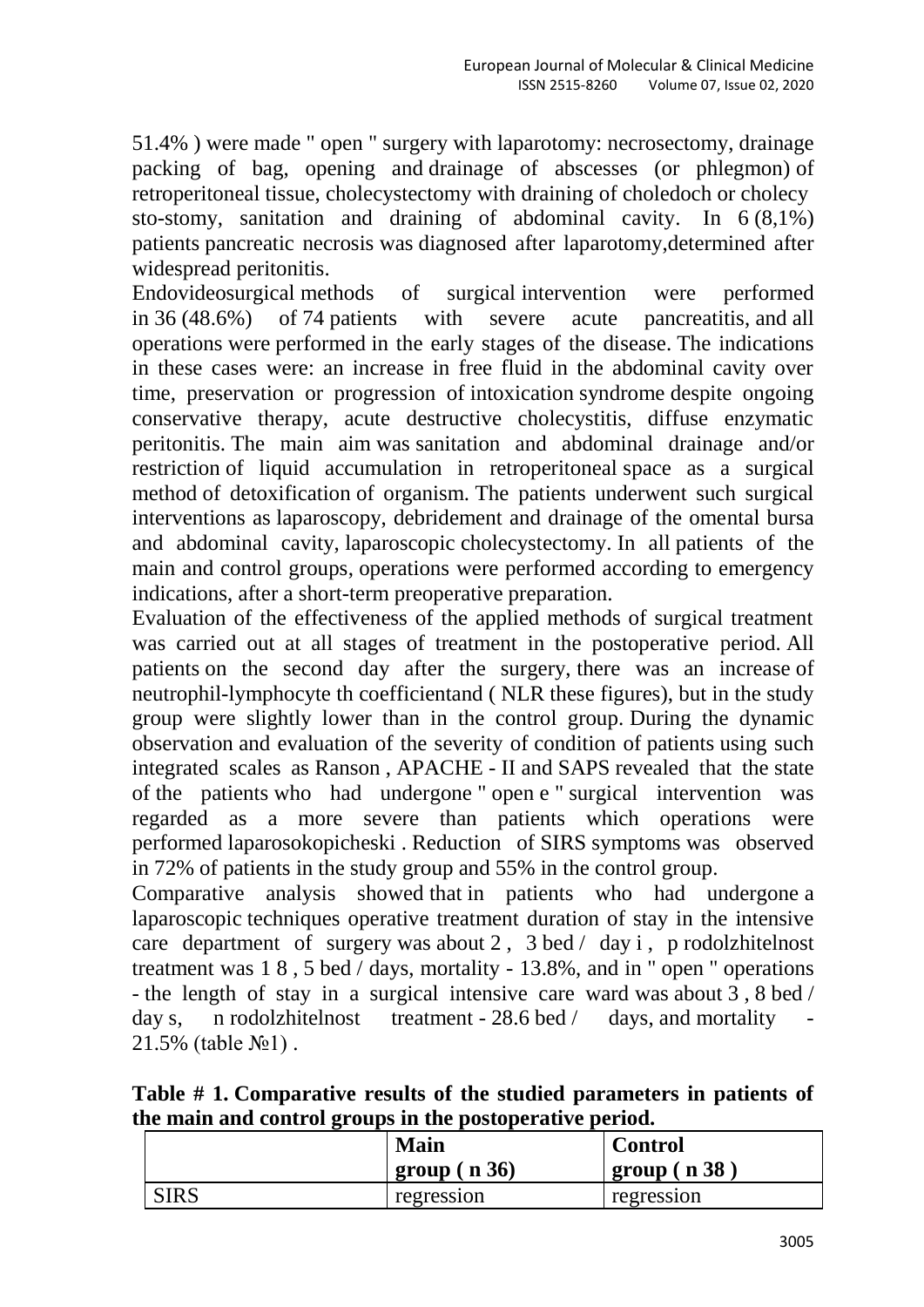|                         | of symptoms in 26         | of symptoms in 21           |
|-------------------------|---------------------------|-----------------------------|
|                         | $(72.2\%)$ patients       | $(55.3\%)$ patients         |
| NLR (Neutrophil -       | for $2-$                  | the 2nd<br><sub>on</sub>    |
| Lymphocyte Ratio)       | day: 2, $097 \pm 0$ , 573 | day: 2, $391 \pm 0.449$     |
|                         |                           |                             |
| Ranson                  | 48<br>after               | after<br>48                 |
|                         | hours: $4.417 \pm 2.583$  | hours : 6, $083 \pm 2.917$  |
| <b>APACHE - II</b>      | the 2nd<br>$\Omega$ n     | for                         |
|                         | day: $8.139 \pm 4.861$    | 2 days: $9.639 \pm 5.361$   |
| <b>SAPS</b>             | the 2nd<br><sub>on</sub>  | the 2nd<br>$^{on}$          |
|                         | day: $5,806 \pm 3.194$    | day: $6.750 \pm 3.250$      |
| the duration of stay in | $2.30 \pm 0.7$ bed / days | 3.8 2 $\pm$ 2.18 bed / days |
| the OHR                 |                           |                             |
| duration of treatment   | $1850 \pm 4.5$ bed / day  | $27.60 \pm 6.4$ bed / days  |
| about complications     | 28,6%                     | 36.4 %                      |
| Death rate              | 13.8%                     | 21.5%                       |

The main criterion for evaluating the use of laparoscopic methods of operations was the immediate results of treatment: the number of complications in the postoperative period and mortality. As a result of the study valid data were obtained about the efficacy of endovideosurgical methods for the treatment of severe acute pancreatitis. The advantage of laparoscopic operations is to reduce the traumatism of carried sanation mainly due to minimizing random access, which makes their method of choice for sanitizing operations, so this method is particularly effective in the early stages of flow ( enzymatically and reactive phase ) disease. Thus, our results confirm the effectiveness of modern laparoscopic methods of surgical treatment of severe acute pancreatitis, their use can reduce the rate of complications from  $36,4\%$  to  $28,6\%$  ( $p < 0.05$ ), and reduce lethality from 21.5% to 13,8% ( $p < 0.05$ ).

# **Conclusions:**

1. The use of laparoscopic methods of surgical treatment in combination with intensive conservative therapy ensures early evacuation of toxic products contained in fluid accumulations, which helps to prevent multiple organ failure and leads to a reduction in treatment time, a decrease in the number of postoperative complications and mortality in patients with severe acute pancreatitis.

2. The method of choice when treating severe acute pancreatitis and in the early stages of the disease ( enzymatically and reactive phase) is laparoscopic sanitation and drainage of the peritoneal cavity.